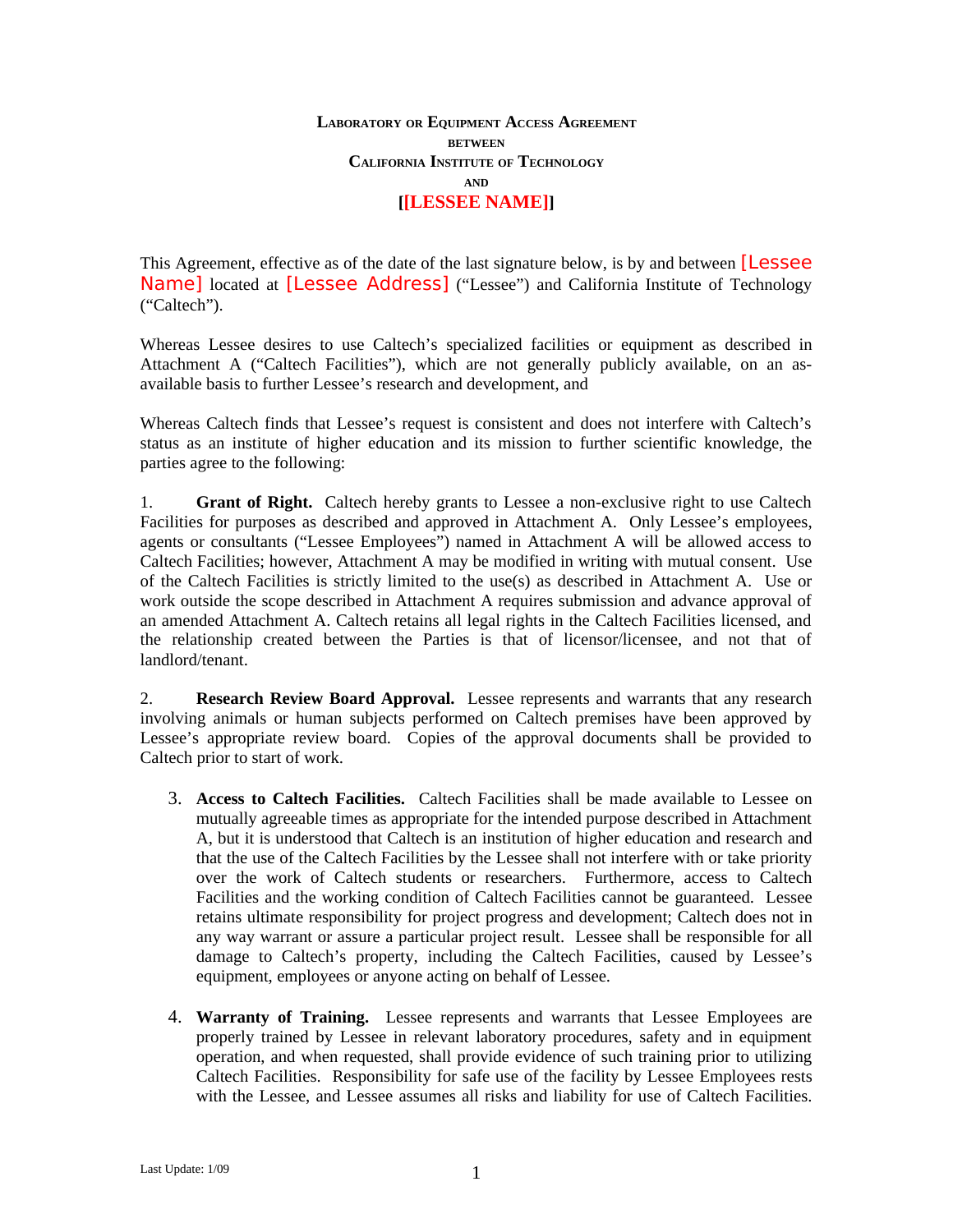Lessee agrees that Lessee Employees will be familiar, and comply with, all applicable Caltech safety policies and procedures prior to commencement of the work. Caltech's safety policies and procedures may be accessed through the web at [http://www.safety.caltech.edu/.](http://www.safety.caltech.edu/) Under some circumstances, Caltech may provide Lessee with safety information to Lessee Employees who are U.S. persons. Should a Lessee Employee not be a U.S. person, Caltech cannot provide such information unless and until Caltech's Director of Export Compliance has approved the provision of the information. Although Caltech may provide such safety information, Lessee assumes sole responsibility for the acts and omissions of training Lessee Employees. Lessee also agrees to be responsible for insuring that Lessee Employees plan and perform work in such a way as to ensure their own personal safety as well as the safety of others in the Caltech Facilities and Caltech community.

- 5. **Lessee Employee Status.** Lessee agrees that Lessee Employees are not employees or agents of Caltech, that Caltech has no responsibility to provide Worker's Compensation or other liability coverage, insurance, benefits or compensation for Lessee Employees, and that Caltech will not be responsible for any costs, expenses or liabilities for illness or injuries of Lessee Employees. Lessee agrees that Lessee Employees are acting solely as representatives and employees of Lessee during work at Caltech. The names of Lessee Employees to be on Caltech premises are identified in Attachment A.
- 6. **Intellectual Property.** The parties' existing intellectual property rights are not affected by any physical transfer to the other party of intellectual property if the transfer is necessary for Lessee to use Caltech Facilities. The parties shall negotiate in good faith the ownership of intellectual property developed from Lessee's use of the Caltech Facilities. Inventorship shall be determined by US patent law and authorship shall be determined by US Copyright law. At a minimum, Lessee grants to Caltech the right to practice or use any Lessee-developed methods or devices resulting from the use of Caltech Facilities for Caltech's non-profit research and teaching purposes only.
- 7. **Lessee Indemnification.** Lessee shall defend, indemnify and hold harmless Caltech, its trustees, officers, employees, students, and agents from all claims, demands, suits, investigations or other such proceedings which arise as a result of or are related to this Agreement ("Claims"), and any losses, damages, costs, including reasonable attorneys' fees and costs, and liabilities arising out of such Claims ("Losses"), including Claims and/or Losses arising from or related to:

(a) the use of Caltech Facilities, property, equipment, materials or other resources by Lessee,

(b) infringement of any patent, copyright, or other intellectual property arising out of any acts required to carry out this Agreement,

(c) personal injury, death or property damage related to or caused by any products or services provided by Caltech hereunder or any products or services provided by Lessee, including those incorporating any resources provided by Caltech hereunder or any information or knowhow provided pursuant to this Agreement, and

(d) from data, information, prototypes, product(s), expertise, or training offered by Caltech pursuant to this Agreement, in each case except to the extent caused by Caltech's gross negligence or willful misconduct.

Caltech shall promptly notify Lessee of any claim for which it seeks indemnification hereunder, provided that any delay in providing such notice will not relieve Lessee of its obligations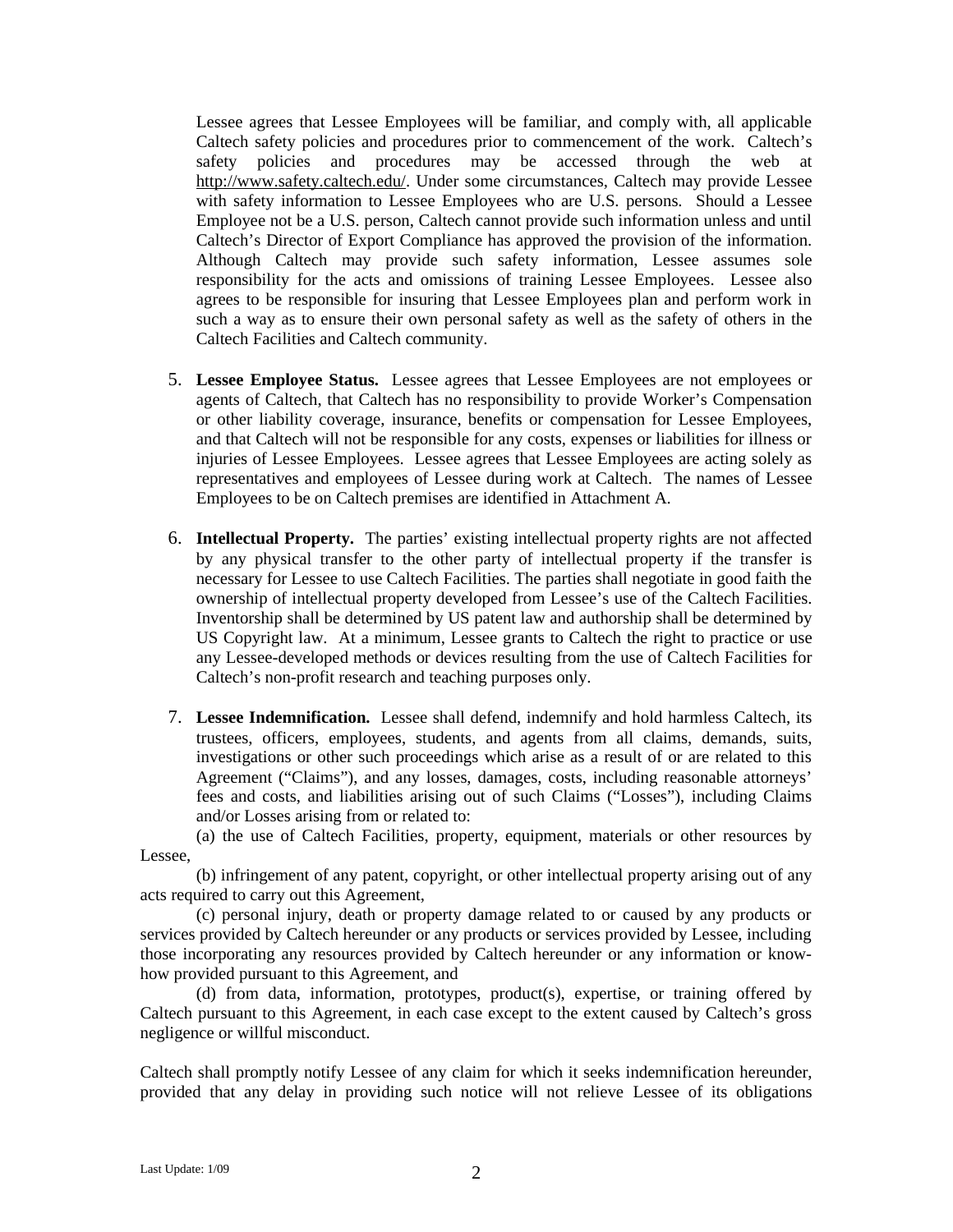hereunder. Lessee shall have the right to control the defense and settlement of such claim, provided that Lessee may not enter into any settlement which admits guilt, culpability or liability on the part of Caltech or any of the indemnified persons without Caltech's prior written consent. Caltech shall have the right to participate in the defense of any such claim with its own independent counsel at its own expense.

- 8. **Payment**. Access to and use of Caltech facilities indicated in Attachment A are provided to the Lessee and designated employees at no charge. Any additional materials or supplies, or access to facilities outside of those described in Attachment A and supplied by Caltech may incur a use fee, and will be billed separately to Lessee. As mutually agreed upon, Caltech may require full payment before allowing future access to Caltech Facilities, or shall submit to Company invoices no more than once a month, which are due and payable in full upon receipt. Caltech reserves the right to discontinue providing access to Caltech Facilities under this agreement due to nonpayment on the part of the Lessee.
- 9. **NO WARRANTIES.** Lessee acknowledges ultimate responsibility for its use of the Caltech Facilities and understands that Caltech in no way warrants or assures project success. THE CALTECH FACILITIES PROVIDED HEREUNDER BY CALTECH, AS WELL AS ANY DATA, PROTOTYPE, PRODUCT(S) OR OTHER RESOURCES GENERATED IN CONNECTION WITH THIS AGREEMENT OR OTHERWISE MADE AVAILABLE BY CALTECH TO LESSEE UNDER THIS AGREEMENT ARE PROVIDED ON AN 'AS IS' BASIS, WITHOUT WARRANTY OF ANY KIND, AND CALTECH HEREBY DISCLAIMS ANY AND ALL WARRANTIES WITH RESPECT TO THE FOREGOING, INCLUDING, WITHOUT LIMITATION, ALL EXPRESS OR IMPLIED WARRANTIES AS TO THE CONDITIONS OF ANY SUCH RESOURCES OR THE MERCHANTABILITY OR FITNESS FOR A PARTICULAR PURPOSE OF ANY SUCH RESOURCES. IN NO EVENT SHALL CALTECH BE LIABLE TO LESSEE OR ANY THIRD PARTY FOR LOST PROFITS, CONSEQUENTIAL, SPECIAL, INCIDENTAL OR PUNITIVE DAMAGES, HOWSOEVER ARISING OUT OF OR RELATING TO THIS AGREEMENT, REGARDLESS OF THE BASIS OF THE CLAIM.
- 10. **Lessee Equipment.** If Lessee brings any equipment onto Caltech property, Lessee agrees that it will maintain such equipment in safe working order and assume all risks of damage or loss to their equipment.
- 11. **Term and Termination.** This Agreement shall be effective for the period of use described in Attachment A, and expire not more than 60 days after the effective date as given below. However, this Agreement may be terminated ay any time by either party upon written notice to the other party. Upon termination or expiration of this Agreement, Lessee shall immediately remove all of its property and restore all Caltech Facilities used to the condition in which Lessee found them. Lessee shall also immediately return any Caltech property including keys and/or access cards. Lessee agrees to pay costs associated with re-keying doors or Caltech Facilities if keys are not returned.

12. **Compliance with Law.** Lessee hereby warrants that it will comply with any and all applicable laws and regulations in connection with its activities contemplated under this Agreement. Lessee further warrants that it currently has and will keep in effect for the term of this Agreement, all licenses, permits and approvals that are legally required for the Lessee to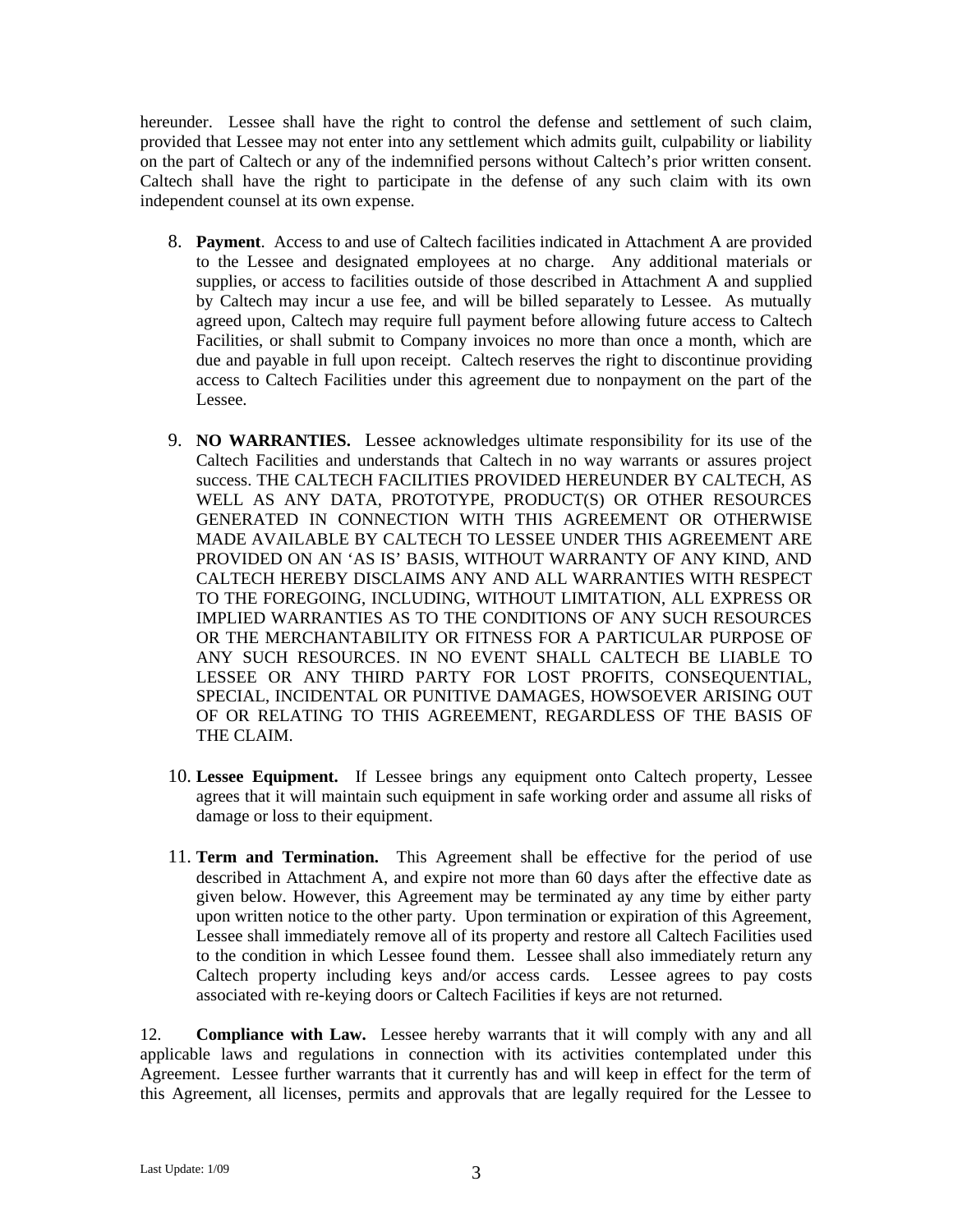conduct business and perform such activities. Lessee further warrants that it will be responsible for ensuring that all its partners, co-sponsors, subcontractors, independent contractors, vendors or other agents as applicable, have and will keep in effect for the term of this Agreement, all licenses, permits and approvals which are legally required for them to conduct business. Lessee shall indemnify Caltech against all penalties incurred by reason of the non-observance of any such laws, provisions or regulations.

Lessee hereby acknowledges and agrees that as used herein, the Lessee's "agents" will include Lessee's partners, co-sponsors, subcontractors, independent contractors, vendors, volunteers, invitees, and guests. Lessee further warrants that any and all of its agents including partners, co-sponsors subcontractors, independent contractors and vendors will comply with all laws, rulings and regulations applicable to their business conducted pursuant to this Agreement. Lessee warrants that it will require and ensure all its partners, co-sponsors, subcontractors, independent contractors and vendors shall maintain and keep in force throughout the term of this Agreement insurance consistent with Paragraph 6, herein.

## 13**. Miscellaneous.**

a. Lessee agrees that it will not, or authorize others to, use the names "California Institute of Technology" or "Caltech" in any publication or statement in relation to this Agreement that would constitute an express or implied endorsement by Caltech of any product or service without Caltech's prior written consent. Similarly, Caltech agrees that it will not use Lessee's name without its prior written consent.

b. Lessee represents and warrants it has the right to contract with Caltech for this work and that the signatory below is an authorized representative of Lessee able to legally bind Lessee.

c. This Agreement contains the entire Agreement between the Parties with respect to the use of Caltech Facilities. Any agreement to change any terms and conditions of this Agreement or the Attachment shall be valid only if the change is made in writing and executed by the Parties to this Agreement.

d. This Agreement may not be assigned by Lessee without the prior written consent of Caltech.

e. This Agreement shall be interpreted and governed by the laws of the State of California, without regard to principles of conflicts of laws.

| [Lessee]            | <b>California Institute of Technology</b> |
|---------------------|-------------------------------------------|
| By: $\qquad \qquad$ |                                           |
|                     |                                           |
|                     |                                           |